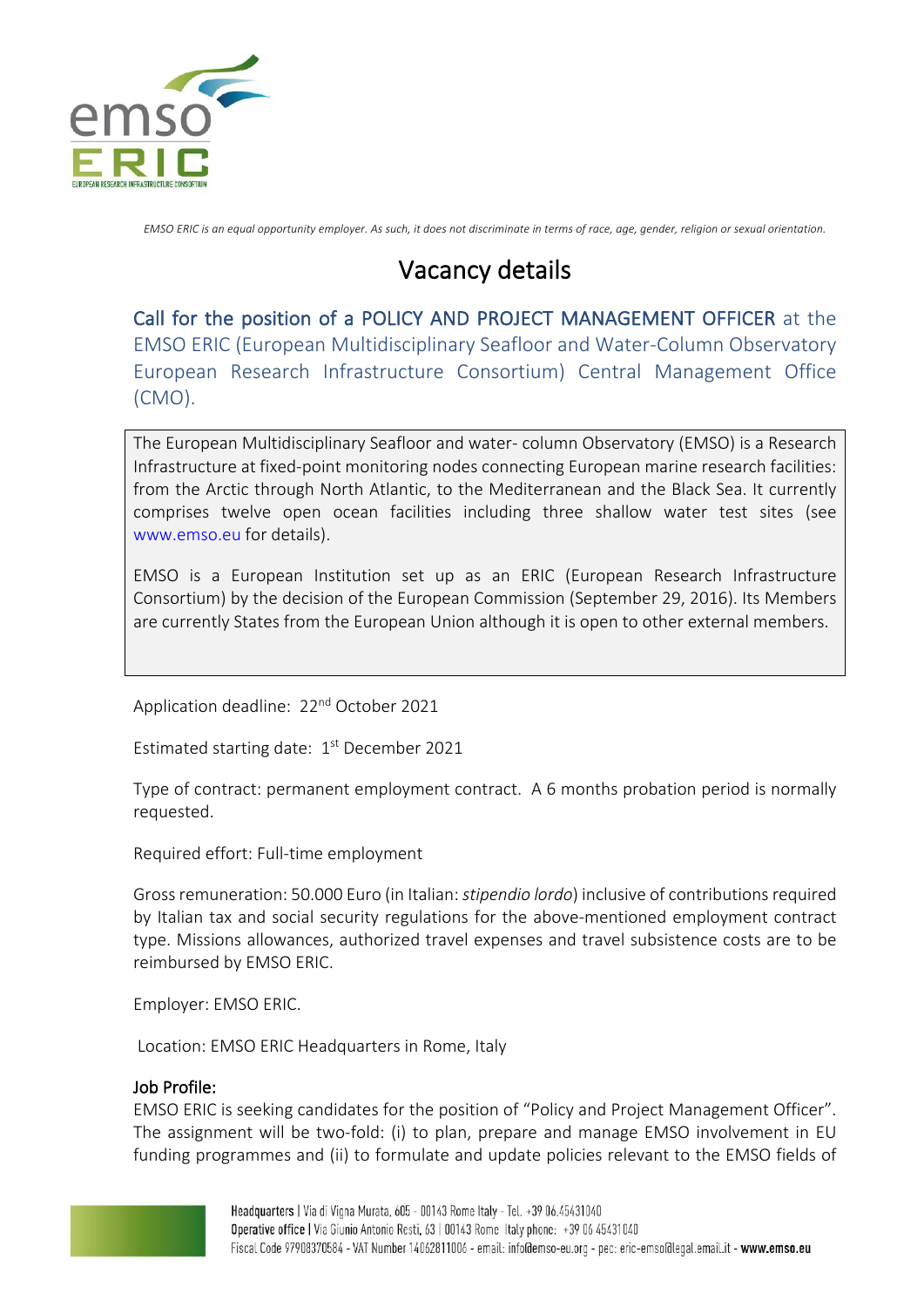

## activity.

More specifically the candidate is expected to:

- Assume responsibility for the editing of the policy documents and their promotion, giving visibility to EMSO policies at the European level
- Support the policy execution related to the provision of EMSO Services
- Contribute to EMSO IPR management policy
- Support the implementation of EMSO strategy and, in particular within the Horizon Europe Framework Programme, perform the European Commission projects financial reporting and contribute to European projects execution, in the drafting of proposals and the follow-up via technical reports
- Manage funded projects contributing to the achievement of financial and economic self-sustainability of EMSO ERIC
- Maintain alignment in EU funding programmes with EMSO´s strategic objectives and make recommendations to enhance EMSO socio-economic impact
- Ensure tight EC projects management oversight

The successful candidate will work closely with the EMSO ERIC Director General (DG), as well as Regional Teams and Service Groups. In addition, she/he will provide support to the financed projects that will be duly communicated in the employment contract.

# Required qualifications & competencies

- University degree in Law, Political Science, Economics, International Relations and Affairs or technical subjects relevant for the EMSO field of operations.
- At least three years of experience in EU Research and Innovation funding programmes, EU Research Infrastructures/ Agencies reporting and leadership of collaborative EU R&D framework programmes projects
- Demonstrated experience in H2020 R&D projects both in terms of financial reporting, writing of proposals and management within relevant institutional agencies
- At least four years of experience in formulating European normative policies in the research field
- Experience in working with geographically distributed teams
- Experience in managing teams, budgets and deadlines to accomplish challenging goals
- Excellent organizational skills, ability to work under pressure and to lead teams towards the successful delivery of results, as well as autonomously manage own workload
- High degree of motivation and ability to work towards a long-term scientific and technological goals
- Fluent written and spoken English (Minimum c1)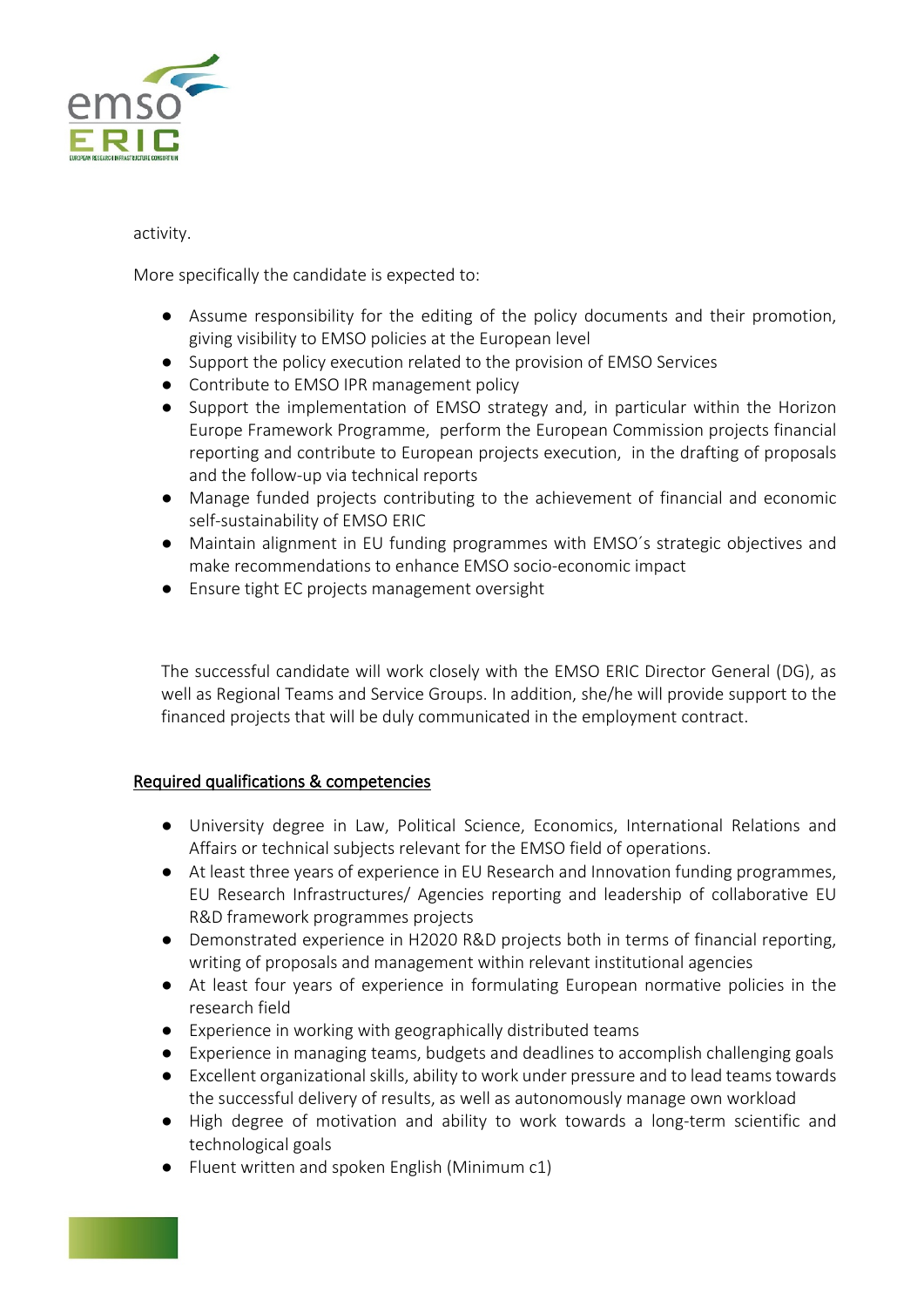

# Desirable Skills and Competencies

- Advanced university degree (Master's or equivalent) in European Law or International Projects Management
- Experience in the coordination of European projects/networks or platforms for the development of report on EU R&I policies
- Proficiency in Italian and other European languages

# Personal Attributes Desired for the Position

- Strong interpersonal abilities
- Strong team-work skills
- Ability to work under pressure
- Rigorous approach to work schedules and deadline

## Working Conditions:

- The main place of work will be EMSO ERIC Headquarters in Rome, Italy
- Due to the pandemic, smart working is expected to continue as common working practice
- Work can be occasionally requested online during some weekends and holidays
- Work development might occasionally be requested according to short notice deadlines

## Selection Procedure

## Application

Applicants should send

- i. a CV along with a covering letter as a single PDF document summarizing their relevant experience and expertise and motivations for wanting to join EMSO.
- ii. names and contact information of at least two references.

Applicants must declare to have a clean criminal record.

## Interview

The selected candidates will be notified and invited to participate in an individual interview to be held either in person or online. In the interview, the candidate will be asked to carry out hands-on test exercises to assess his/her technical competence.

## Application Deadlines